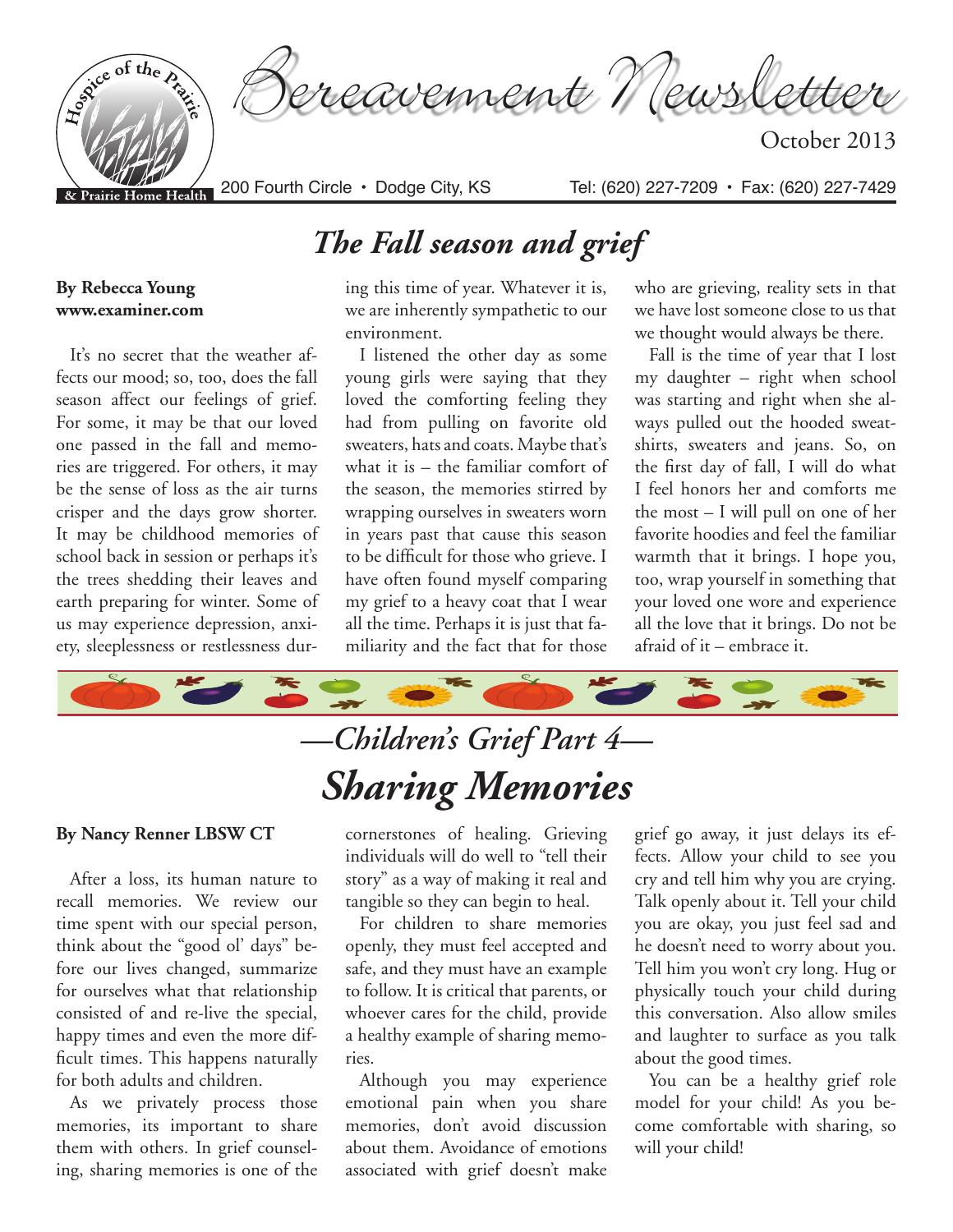### *Men's Grief: It's Time to Get it Out*

#### **By Ron Villano**

The emotions of grief are the same for men and women. How and when these emotions surface is what defines each journey. But what I am struck with the most in my practice as a psychotherapist is how powerful this journey is for men.

Men fight showing their emotions under normal circumstances. Now, they have to fight to keep a hold of the emotion when the emotions themselves are mostly out of control.

Women can and often grieve as a group. They can publicly cry, be angry, sad — and then be happy, joyful, upbeat. And when someone asks them why, they are more than willing to let someone in because it is what they have always done. They are used to sharing personal stuff with each other either one-to-one or in groups.

Women bond by talking. Men typically do not.

During the worst parts of my journey, I kept the darkness to myself and now I can see why. The darkness, the questions, the doubt and lack of faith in living was way too scary to look at. It was just easier to pack it inside.

But packing it into what I call the mind's Garage was no answer either. Eventually, this Garage gets filled and then life is twice as bad as it was when the loss happened.

How can that be possible? On the surface, a father may feel like he is functioning but he is living with only a small percent of his potential. Unconscious energy is being used to keep a tight lid on the grief and all those harsh emotions. And as more energy gets used, less energy is available to keep the conscious living in check.

So, what's the result? Men start to show negative behavior. Anger at little things, frustration at insignificant problems, and bad health habits (addictions, over-active violence) start to become the everyday living. The internal conflict between trying to keep the grief in check and trying to live life again becomes the battle.

Imagine if the strength being consumed by this battle between grief and living was focused on just working through the grief in the first place?

Getting together in groups is an important part of grief for men. Bowling, cards, movies, sports events. The more time spent outside the home with others will prevent men from feeding into the isolation instinct that will lead to stuffing the grief in the Garage. Unlike women, men bond over shared activities because it always gives a go-to topic and diversion when conversation gets uncomfortable.

Once you begin to open up your Garage, you will find a great relief in letting just a speck of that grief out. Keep on doing things that will give you the opportunity to get together with others and open up, even if it's just for a second. That relief feels good. That good feeling will lead you in the right direction toward living. And in the direction toward peace.

About Ron Villano

Ron Villano, M.S., LMHC, ASAC is the leading expert in working through change. As a father who lost his 17-year old son in an auto accident, he always speaks from the heart. As a licensed psychotherapist and life coach, he counsels others on how to work through difficult times. Visit www.RonVillano.com to listen to his featured interviews and for additional information.



*Jerry Hodges, Grief Coach will lead the discussion*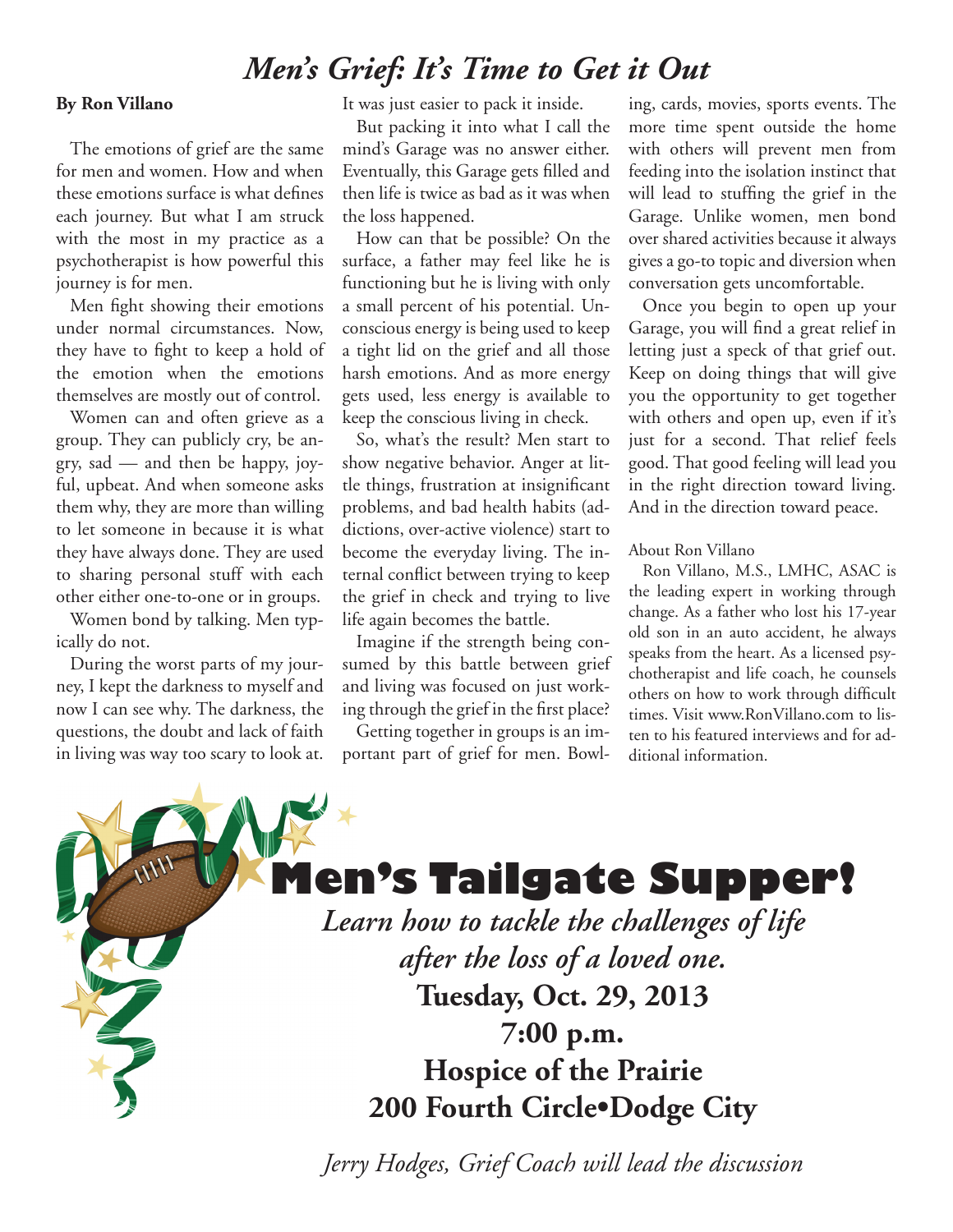# *All Is Well*

Death is nothing at all, I have only slipped away into the next door room, I am I and you are you . . .

Whatever we were to each other,

that we are still.

Call me by my old familiar name, speak to me in the usual way

which you always used.

Put no difference into your tone,

wear no forced air

of solemnity or sorrows.

Laugh as we always laughed at the little jokes we enjoyed together. Play, smile, think of me, pray for me. Let my name be ever the household

word that it always was.

Let it be spoken without effect, without the ghost of a shadow on it.

Life means all it ever meant, it is the same as it ever was,

there is absolutely unbroken continuity. Why should I be out of mind, because I am out of sight? I am but waiting for you, for in the interval. Somewhere very near just around the corner . . .

All Is Well. . .

# *An Affirmation for Those Who Have Lost*

I believe there is no denying it; it hurts to lose.

It hurts to lose a cherished relationship with another, or a significant part of one's own self.

It can hurt to lose that which has united one with the past, or that which has beckoned one into the future.

It is painful to feel diminish or abandoned, to be left behind or left alone.

Yet I believe there is more to losing than just the hurt and the pain.

For there are other experiences that loss can call forth.

I believe that courage often appears, however quietly it is expressed, however easily it goes unnoticed by others; the courage to be strong enough to surrender, the fortitude to be firm enough to be flexible, the bravery to go where one has not gone before.

I believe a time of loss can be a time of learning unlike any other, and that it can teach some of life's

Sometimes in tragedy we find our life's purpose - the eye sheds a tear to find its focus. ~Robert Brault **•**

**•**

most valuable lessons:

In the act of losing, there is something to be found.

In the act of letting go, there is something to be grasped.

In the act of saying "goodbye," there is a "hello" to be heard.

For I believe living with loss is about beginnings as well as endings.

And grieving is a matter of life

more than of death.

And growing is a matter of mind and heart and soul more than of body.

And loving is a matter of eternity more than of time.

Finally, I believe in the promising paradoxes of loss:

In the midst of darkness, there can come a great Light.

At the bottom of despair, there can dwell a great Hope.

And deep within loneliness, there can dwell a great Love.

I believe these things because others have shown the way—others who have lost and then have grown through their losing, others who have suffered and then found new meaning.

So I know I am not alone:

I am accompanied, day after night, night after day.



Hospice of the Prairie & Prairie Home Health has a Facebook page!

"Like" us on Facebook to find updates on the latest events and programs at Hospice of the Prairie & Prairie Home Health as well as links to great stories and other resources.

### **JOIN US AT THE BEREAVEMENT LUNCHEON!**

Have good conversation and a good lunch with friends at Inn Pancake House, 1610 W. Wyatt Earp, Dodge City Wednesday, Sept 18, 12 noon See you there!